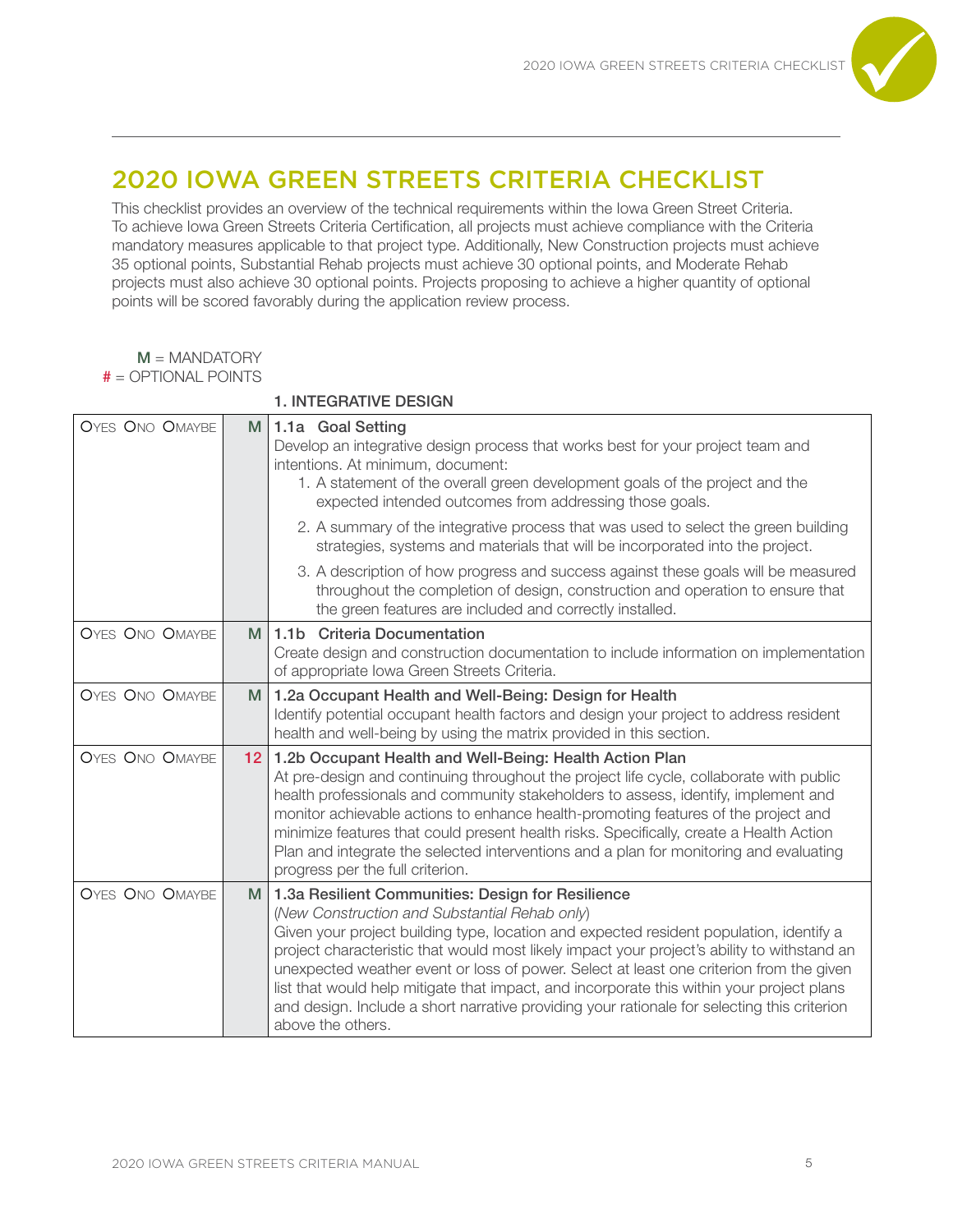

| $M = MANDATORY$<br>$# = \triangle$ OPTIONAL POINTS |                                                                                                                                                                                                                                                                                                                        |
|----------------------------------------------------|------------------------------------------------------------------------------------------------------------------------------------------------------------------------------------------------------------------------------------------------------------------------------------------------------------------------|
|                                                    | <b>INTEGRATIVE DESIGN (continued)</b>                                                                                                                                                                                                                                                                                  |
| OYES ONO OMAYBE                                    | 15 1.3b Resilient Communities: Multi-Hazard Risk / Vulnerability Assessment<br>Carry out a Vulnerabilities Assessment and implement building elements designed to<br>enable the project to adapt to, and mitigate, climate impacts given the project location,<br>building /construction type and resident population. |
|                                                    | SUBTOTAL OPTIONAL POINTS                                                                                                                                                                                                                                                                                               |
|                                                    | 2 LOCATION + NEIGHRORHOOD FARRIC                                                                                                                                                                                                                                                                                       |

| <b>OYES ONO OMAYBE</b> | M                     | 2.1 Sensitive Site Protection<br>Do not locate new projects, including buildings, built structures, roads or parking areas,<br>on portions of sites that meet any of the following provisions:<br>1. Land within 100 feet of wetlands, including isolated wetlands or streams. Maintain<br>or establish riparian buffer using native vegetation where possible. Bike and foot<br>paths are allowed if at least 25 feet from the wetlands boundary. |
|------------------------|-----------------------|----------------------------------------------------------------------------------------------------------------------------------------------------------------------------------------------------------------------------------------------------------------------------------------------------------------------------------------------------------------------------------------------------------------------------------------------------|
|                        |                       | 2. Land on slope greater than 15%.                                                                                                                                                                                                                                                                                                                                                                                                                 |
|                        |                       | 3. Land with prime soils, unique soils or soils of state significance per USDA<br>designations.                                                                                                                                                                                                                                                                                                                                                    |
|                        |                       | 4. Public parkland.                                                                                                                                                                                                                                                                                                                                                                                                                                |
|                        |                       | 5. Land that is specifically identified as an existing habitat for any species on federal<br>or state threatened or endangered lists.                                                                                                                                                                                                                                                                                                              |
|                        |                       | 6. Land that is within the Special Flood Hazard Areas (SFHA) as identified by FEMA<br>on the Flood Insurance Rate Map.                                                                                                                                                                                                                                                                                                                             |
|                        |                       | 7. Land outside the corporate limits of a municipality.                                                                                                                                                                                                                                                                                                                                                                                            |
| <b>OYES ONO OMAYBE</b> | М                     | 2.2 Connections to Existing Development and Infrastructure<br>Locate the project on a site with access to existing roads, water, sewers and other<br>infrastructure within or contiguous to (having at least 25% of the perimeter bordering)<br>existing development. Connect the project to the pedestrian grid.                                                                                                                                  |
| <b>OYES ONO OMAYBE</b> | 25                    | 2.3 Compact Development<br>At a minimum, build to the density level provided in the criterion.                                                                                                                                                                                                                                                                                                                                                     |
| <b>OYES ONO OMAYBE</b> | $\overline{5}$        | 2.4 Compact Development<br>Meet or exceed the density level provided in the criterion.                                                                                                                                                                                                                                                                                                                                                             |
| <b>OYES ONO OMAYBE</b> | M                     | 2.5 Proximity to Services<br>Locate the project within a 0.25-mile walk distance of at least two; or a 0.5-mile walk<br>distance of at least four, of the listed services.                                                                                                                                                                                                                                                                         |
| <b>OYES ONO OMAYBE</b> | M                     | 2.6 Preservation of and Access to Open Space for Rural / Tribal / Small Towns<br>For projects on a site at least 2 acres in size, set aside a minimum of 10% (minimum of<br>0.2 acre) of the total project acreage as non-paved open space for use by all occupants<br>OR locate the project within a 0.25-mile walk distance of dedicated public non-paved<br>open space that is a minimum of 0.75 acres.                                         |
| <b>OYES ONO OMAYBE</b> | $6\phantom{a}$<br>max | 2.7 Preservation of and Access to Open Space<br>Set aside a percentage of non-paved open space for use by all occupants. 20% [2<br>points]; 30% [4 points]; 40% + written statement of preservation /conservation policy for<br>set-aside land [6 points].                                                                                                                                                                                         |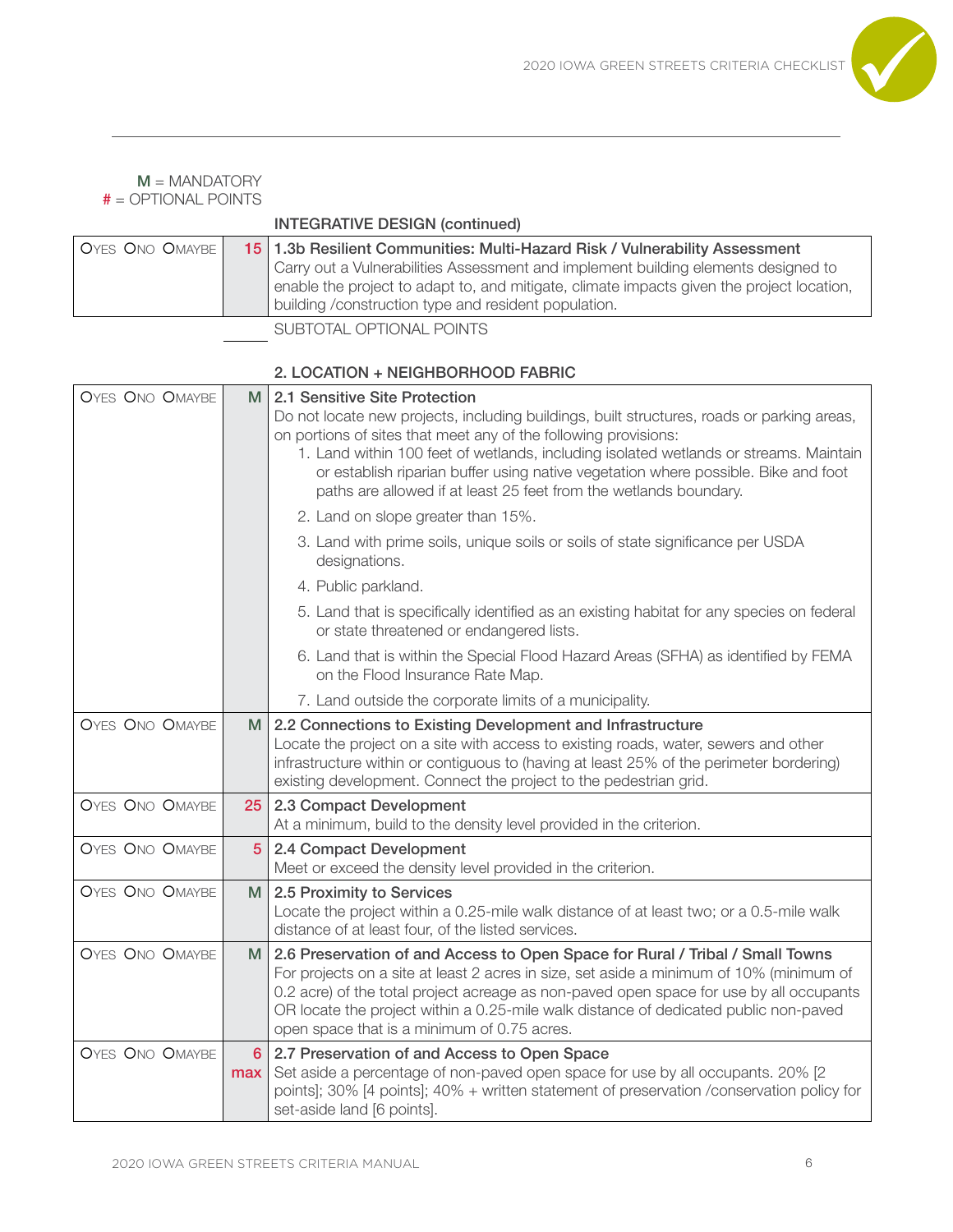

|                        |                         | LOCATION + NEIGHBORHOOD FABRIC (continued)                                                                                                                                                                                                                                                                                                           |
|------------------------|-------------------------|------------------------------------------------------------------------------------------------------------------------------------------------------------------------------------------------------------------------------------------------------------------------------------------------------------------------------------------------------|
| <b>OYES ONO OMAYBE</b> | 8 or<br>10 <sup>°</sup> | 2.8 Access to Public Transportation<br>Locate projects within a 0.5-mile walk distance of transit services combined (bus, rail),<br>constituting at least 20 or more transit rides per weekday, with some type of weekend<br>ride option. [8 points]<br>For projects that qualify as Rural / Tribal / Small Town, locate the project within a 5-mile |
|                        |                         | distance of at least one of the following transit options: 1) vehicle share program; 2)<br>dial-a-ride program; 3) employer vanpool; 4) park-and-ride; or 5) public-private regional<br>transportation. [8 points]                                                                                                                                   |
|                        |                         | For an additional 2 points: Locate the project along dedicated bike trails or lanes that<br>lead to transit services or stations (bus, rail and ferry) within 3 miles.                                                                                                                                                                               |
| <b>OYES ONO OMAYBE</b> | 2 <sub>to</sub><br>8    | 2.9 Improving Connectivity to the Community<br>Improve access to community amenities through at least one of the transit, auto or<br>biking mobility measures listed.                                                                                                                                                                                |
| <b>OYES ONO OMAYBE</b> | $5\phantom{1}$<br>max   | 2.10 Passive Solar Heating / Cooling<br>Design and build with passive solar design, orientation and shading that meet specified<br>guidelines.                                                                                                                                                                                                       |
| <b>OYES ONO OMAYBE</b> | 10 <sup>1</sup>         | 2.11 Grayfield or Brownfield Site or Adaptive Reuse Building<br>Rehabilitate an existing structure that was not previously used as housing or locate the<br>project on a grayfield or brownfield site.                                                                                                                                               |
| <b>OYES ONO OMAYBE</b> | $6^{\circ}$             | 2.12 Access to Fresh, Local Foods<br>Pursue one of three options to provide residents and staff with access to fresh, local<br>foods, including neighborhood farms and gardens, community-supported agriculture, or<br>proximity to farmers markets.                                                                                                 |
| <b>OYES ONO OMAYBE</b> | $\overline{4}$          | 2.13 LEED for Neighborhood Development Certification                                                                                                                                                                                                                                                                                                 |
|                        |                         | SUBTOTAL OPTIONAL POINTS                                                                                                                                                                                                                                                                                                                             |

3. SITE IMPROVEMENTS

| OYES ONO OMAYBE | M 3.1 Environmental Remediation<br>Conduct an environmental site assessment to determine whether any hazardous<br>materials are present on-site; mitigate any found.                                                                           |
|-----------------|------------------------------------------------------------------------------------------------------------------------------------------------------------------------------------------------------------------------------------------------|
| OYES ONO OMAYBE | M 3.2 Erosion and Sedimentation Control<br>Implement EPA's Best Management Practices for Construction Site Stormwater Runoff<br>Control, or local requirements, whichever is more stringent.                                                   |
| OYES ONO OMAYBE | M 3.3 Low-Impact Development<br>Projects located on greenfields must meet the list of low-impact development criteria.                                                                                                                         |
| OYES ONO OMAYBE | M 3.4 Landscaping<br>If providing plantings, all should be native or adapted to the region, appropriate to the<br>site's soil and microclimate, and none of the new plants is an invasive species. Reseed<br>or xeriscape all disturbed areas. |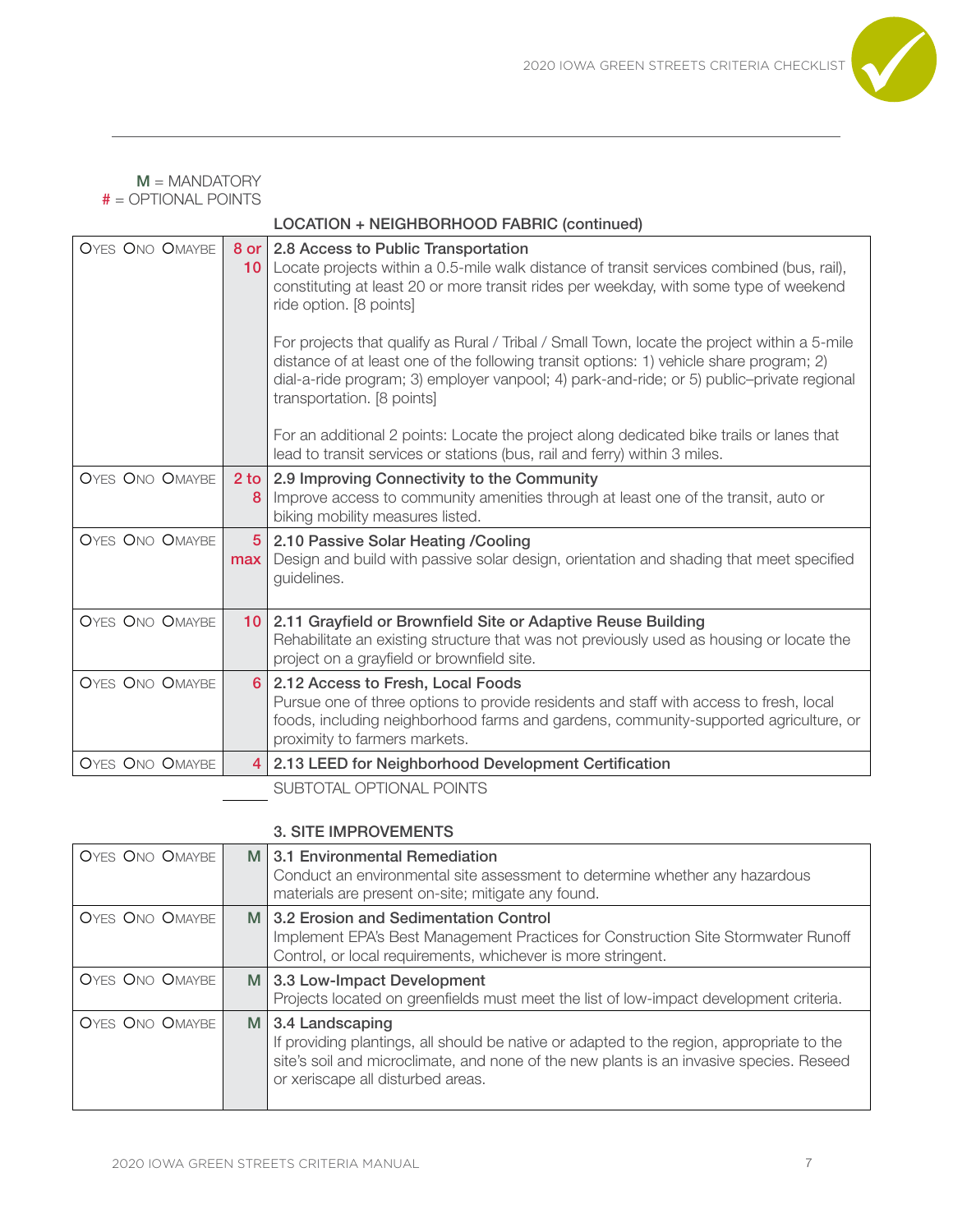

|                 | <b>SITE IMPROVEMENTS (continued)</b>                                                                                                                                                                                                                                                                                                                                                |
|-----------------|-------------------------------------------------------------------------------------------------------------------------------------------------------------------------------------------------------------------------------------------------------------------------------------------------------------------------------------------------------------------------------------|
| OYES ONO OMAYBE | M 3.5 Surface Stormwater Management<br>Retain, infiltrate and /or harvest the first 1.25 inch of rain that falls for a 24-hour period.                                                                                                                                                                                                                                              |
| OYES ONO OMAYBE | 1 3.6 Reducing Heat-Island Effect: Paving<br>Use light-colored, high-albedo materials and/or an open-grid pavement, with a minimum<br>solar reflectance of 0.3, over at least 50% of the site's hardscaped area. Locate and<br>plant appropriate overstory trees to provide shade for both heat island reduction and<br>user comfort; one shade tree per 10 parking spaces minimum. |
|                 | SUBTOTAL OPTIONAL POINTS                                                                                                                                                                                                                                                                                                                                                            |

# 4. WATER CONSERVATION

| <b>OYES ONO OMAYBE</b> | M.                       | 4.1 Water-Conserving Fixtures<br>Install water-conserving fixtures meeting the specifications in the criterion. For all single-<br>family homes and all dwelling units in buildings three stories or fewer, the static service<br>pressure must not exceed 60 psi.                                                                                                                                                                                                                              |  |  |  |
|------------------------|--------------------------|-------------------------------------------------------------------------------------------------------------------------------------------------------------------------------------------------------------------------------------------------------------------------------------------------------------------------------------------------------------------------------------------------------------------------------------------------------------------------------------------------|--|--|--|
| <b>OYES ONO OMAYBE</b> | 6<br>max                 | 4.2 Advanced Water Conservation<br>Reduce water consumption either by installing water-conserving fixtures in all units and<br>all common space bathrooms with the following specifications: Toilets: WaterSense-<br>labeled and 1.1 gpf [1 point]; Showerheads: WaterSense-labeled and 1.5 gpm [1 point];<br>Kitchen faucets: 1.5 gpm and lav faucets: WaterSense-labeled and 0.5 gpm [1 point]<br><b>OR</b><br>Reduce total indoor water consumption by at least 30% compared to the baseline |  |  |  |
|                        |                          | indoor water consumption chart, through a combination of your choosing.<br>[6 points maximum]                                                                                                                                                                                                                                                                                                                                                                                                   |  |  |  |
| <b>OYES ONO OMAYBE</b> | $\overline{4}$           | 4.3 Leaks and Water Metering<br>Conduct pressure-loss tests and visual inspections to determine if there are any leaks;<br>fix any leaks found; and meter or submeter each dwelling unit with a technology capable<br>of tracking water use. Separately meter outdoor water consumption.                                                                                                                                                                                                        |  |  |  |
| <b>OYES ONO OMAYBE</b> | $\overline{4}$           | 4.4 Efficient Plumbing Layout and Design<br>To minimize water loss from delivering hot water, the hot water delivery system shall<br>store no more than 0.5 gallons of water in any piping/manifold between the hot water<br>source and any hot water fixture.                                                                                                                                                                                                                                  |  |  |  |
| <b>OYES ONO OMAYBE</b> | 6<br>max                 | 4.5 Water Reuse<br>Harvest, treat, and reuse rainwater and/or greywater to meet a portion of the project's<br>total water needs: 10% reuse [3 points]; 20% reuse [4 points]; 30% reuse [5 points];<br>40% reuse [6 points]                                                                                                                                                                                                                                                                      |  |  |  |
| <b>OYES ONO OMAYBE</b> | M                        | 4.6 No Irrigation and Water Reuse if Irrigation is Utilized<br>No irrigation allowed unless a system already exists on site. If an existing irrigation<br>system is used, install an efficient irrigation or water reuse system per the guidelines                                                                                                                                                                                                                                              |  |  |  |
|                        | SUBTOTAL OPTIONAL POINTS |                                                                                                                                                                                                                                                                                                                                                                                                                                                                                                 |  |  |  |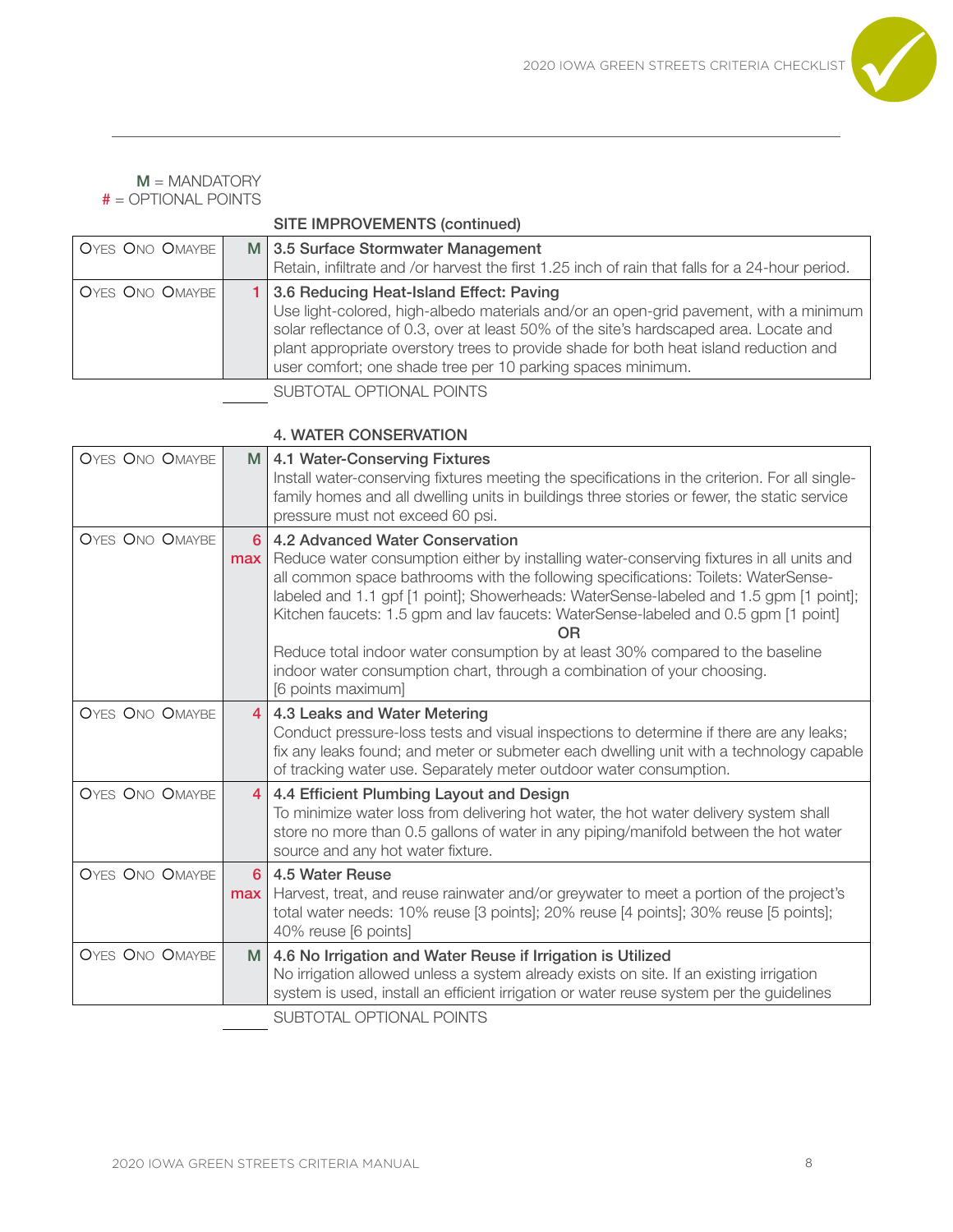

5. ENERGY EFFICIENCY

| <b>OYES ONO OMAYBE</b> | M                         | 5.1 Building Performance Requirements                                                                                                                                                                                                                                                                                                                                                                                                                                                                                                                            |  |  |  |  |
|------------------------|---------------------------|------------------------------------------------------------------------------------------------------------------------------------------------------------------------------------------------------------------------------------------------------------------------------------------------------------------------------------------------------------------------------------------------------------------------------------------------------------------------------------------------------------------------------------------------------------------|--|--|--|--|
|                        |                           | Follow the Air Barrier and Insulation Inspection Component Guide and Energy                                                                                                                                                                                                                                                                                                                                                                                                                                                                                      |  |  |  |  |
|                        |                           | Performance Table for measures applicable to your project.                                                                                                                                                                                                                                                                                                                                                                                                                                                                                                       |  |  |  |  |
| <b>OYES ONO OMAYBE</b> | M.                        | 5.1a Building Performance Standard<br>(New Construction: single-family and low-rise multifamily)<br>Certify dwelling units in the project meet or exceed the Energy Performance<br>Requirements in Criterion 5.1 or certify the project through the ENERGY STAR New<br>Homes program.                                                                                                                                                                                                                                                                            |  |  |  |  |
| OYES ONO OMAYBE        | M                         | 5.1b Building Performance Standard<br>(New Construction: mid-rise and high-rise multifamily, with some exceptions)<br>Certify the project through the ENERGY STAR Multifamily High-Rise program (MFHR)<br>OR<br>follow the combined MFHR and LEED Commissioning Path outlined in the criterion.<br>Exception: Multifamily buildings that are four or five stories, in which all dwelling units<br>have their own heating, cooling and hot water systems, should comply with Criterion 5.1<br>and certify each dwelling unit per ENERGY STAR Certified New Homes. |  |  |  |  |
| OYES ONO OMAYBE        | M.                        | 5.1c Building Performance Standard<br>(Substantial and Moderate Rehab: single-family and low-rise multifamily)<br>For each dwelling unit, achieve a HERS Index score of 85 or less.<br>Exception: Substantial rehabs of buildings with walls made only of brick/masonry that<br>are three stories or fewer and built before 1980, as well as moderate rehabs of buildings<br>that are three stories or fewer and built before 1980, are permitted to instead achieve a<br>HERS Index score of 100 or less for each dwelling unit.                                |  |  |  |  |
| <b>OYES ONO OMAYBE</b> | M                         | 5.1d Building Performance Standard<br>(Substantial and Moderate Rehab: mid-rise, high-rise, commercial and mixed use)<br>Follow the Energy Performance Requirements in Criterion 5.1 and demonstrate that the<br>energy performance of the completed building will be equivalent to ASHRAE 90.1-2013<br>using an energy model created by a qualified energy services provider per Appendix G.                                                                                                                                                                    |  |  |  |  |
| <b>OYES ONO OMAYBE</b> | M                         | 5.1e Building Performance Standard<br>(New Construction: commercial and mixed use)<br>Follow the Energy Performance Requirements in Criterion 5.1 and demonstrate that the<br>energy performance of the completed building will be 10 percent or more better than<br>ASHRAE 90.1-2013 by using an energy model created by a qualified energy services<br>provider per Appendix G.                                                                                                                                                                                |  |  |  |  |
| <b>OYES ONO OMAYBE</b> | $5$ to<br>12 <sub>2</sub> | 5.2a Additional Reductions in Energy Use<br>Design and construct a building that is projected to be at least 5% more efficient than<br>what is required of the project by Criteria 5.1a–e. (Projects receiving points in Criterion<br>5.2a may not receive points per Criterion 5.2b)                                                                                                                                                                                                                                                                            |  |  |  |  |
| OYES ONO OMAYBE        | 12 <sup>2</sup>           | 5.2b Advanced Certification: Nearing Net Zero<br>Certify the project in a program that requires advanced levels of building envelope<br>performance such as PHIUS, Living Building Challenge and/or DOE Zero Energy Ready<br>Home. (Projects receiving points in Criterion 5.2b may not receive points per Criterion<br>5.2a)                                                                                                                                                                                                                                    |  |  |  |  |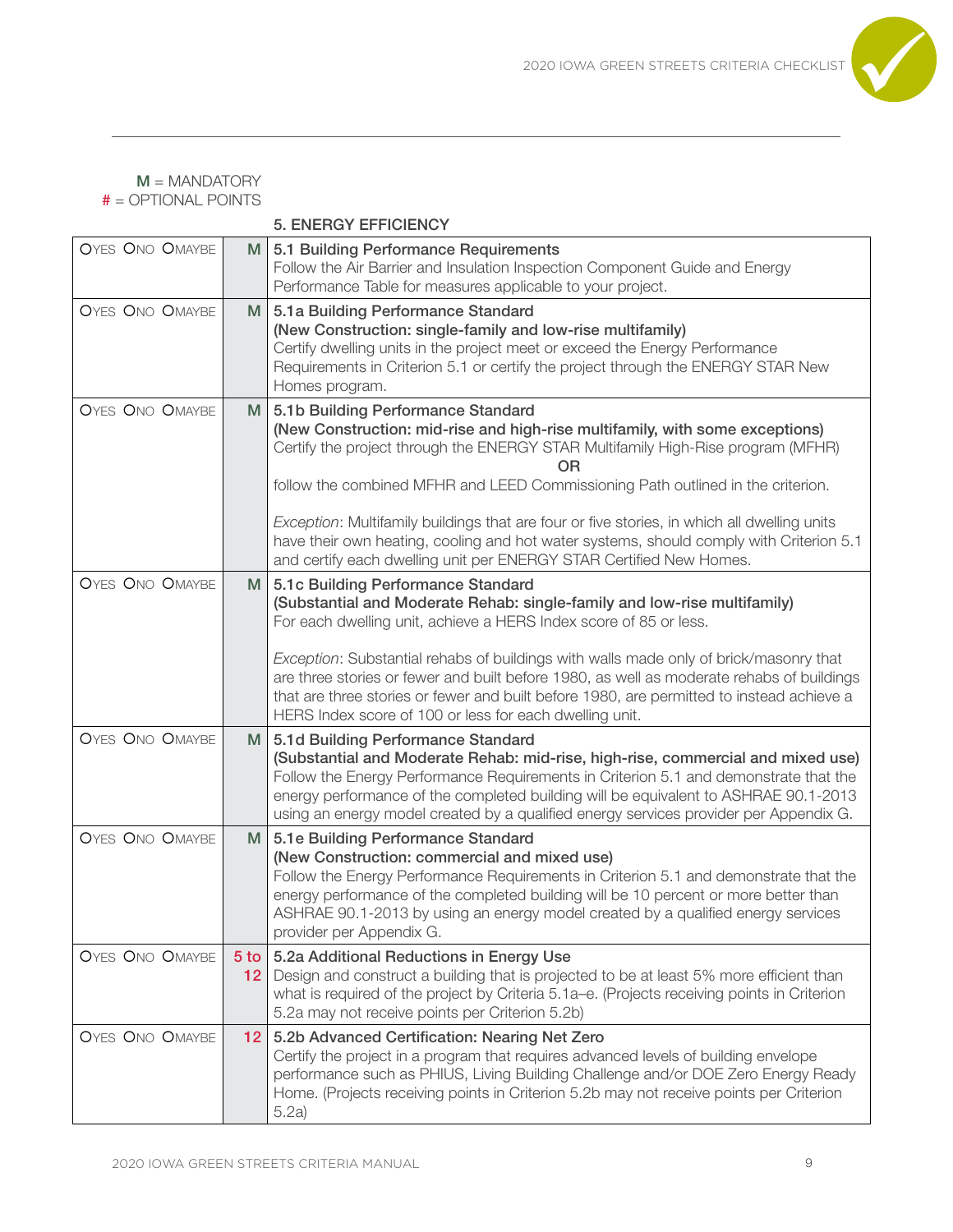

ENERGY EFFICIENCY (continued)

| OYES ONO OMAYBE        | M                      | 5.3 Sizing of Heating and Cooling Equipment<br>Size and select heating and cooling equipment in accordance with the Air Conditioning<br>Contractors of America (ACCA) Manuals D, J, and S or ASHRAE handbooks.                                                                                                                                                                  |    |     |     |     |     |  |
|------------------------|------------------------|---------------------------------------------------------------------------------------------------------------------------------------------------------------------------------------------------------------------------------------------------------------------------------------------------------------------------------------------------------------------------------|----|-----|-----|-----|-----|--|
| <b>OYES ONO OMAYBE</b> | M                      | 5.4 ENERGY STAR Appliances<br>If providing appliances, install ENERGY STAR clothes washers, dryers, dishwashers and<br>refrigerators.<br>If appliances will not be installed or replaced at this time, specify that, at the time of<br>installation or replacement, ENERGY STAR models must be used.                                                                            |    |     |     |     |     |  |
| <b>OYES ONO OMAYBE</b> | M                      | 5.5 Lighting<br>Follow the guidance for high-efficacy lighting controls and other characteristics for all<br>permanently installed lighting fixtures in project dwelling units, common spaces and<br>exterior                                                                                                                                                                   |    |     |     |     |     |  |
| <b>OYES ONO OMAYBE</b> | 6                      | 5.6 Electricity Meter<br>Install individual or submetered electric meters for all dwelling units.                                                                                                                                                                                                                                                                               |    |     |     |     |     |  |
| <b>OYES ONO OMAYBE</b> | $\overline{4}$         | 5.7a Photovoltaic / Solar Hot Water Ready<br>Orient, design, engineer, wire and /or plumb the development to accommodate<br>installation of photovoltaic (PV) or solar hot water system in the future.                                                                                                                                                                          |    |     |     |     |     |  |
| <b>OYES ONO OMAYBE</b> | 10 <sup>°</sup><br>max | 5.7b Renewable Energy<br>Install photovoltaic (PV) panels or other electric-generating renewable energy source to<br>provide a specified percentage of the project's estimated total energy demand or water<br>heating energy demand. (Projects may earn points through Criterion 5.7b or 5.8b, but<br>not both.)                                                               |    |     |     |     |     |  |
|                        |                        |                                                                                                                                                                                                                                                                                                                                                                                 | 5% | 10% | 20% | 30% | 40% |  |
|                        |                        | Single-story / Single-family                                                                                                                                                                                                                                                                                                                                                    |    |     | 6   | 8   | 10  |  |
|                        |                        | 2 to 3 stories                                                                                                                                                                                                                                                                                                                                                                  |    | 6   | 8   | 10  |     |  |
|                        |                        | 4 stories or more                                                                                                                                                                                                                                                                                                                                                               | 6  | 8   | 10  |     |     |  |
| <b>OYES ONO OMAYBE</b> | 8                      | 5.8a Resilient Energy Systems: Floodproofing<br>Conduct floodproofing, including perimeter floodproofing (barriers /shields), of lower<br>floors. Design and install building systems as specified by the full criterion so that the<br>operation of those systems will not be grossly affected in case of a flood.                                                             |    |     |     |     |     |  |
| <b>OYES ONO OMAYBE</b> | 4 <sub>to</sub><br>8   | 5.8b Resilient Energy Systems: Islandable Power<br>Provide emergency power through an islandable photovoltaic (PV) system or an efficient<br>and portable generator that will offer at least limited electricity for critical circuits during<br>power outages per one of the three options listed.<br>(Projects may earn points through Criterion 5.7b or 5.8b, but not both.) |    |     |     |     |     |  |
| OYES ONO OMAYBE        | M                      | 5.9 Advanced Framing<br>Follow advanced framing (optimum value engineering) best practices for all framing<br>where possible.                                                                                                                                                                                                                                                   |    |     |     |     |     |  |
| <b>OYES ONO OMAYBE</b> | 5                      | 5.10 Advanced Metering<br>Site, design, engineer, and wire the development to accommodate installation of smart<br>meters and /or be able to interface with smart grid systems in the future.<br><b>CURTATAL ADTIONAL DOINTS</b>                                                                                                                                                |    |     |     |     |     |  |

SUBTOTAL OPTIONAL POINTS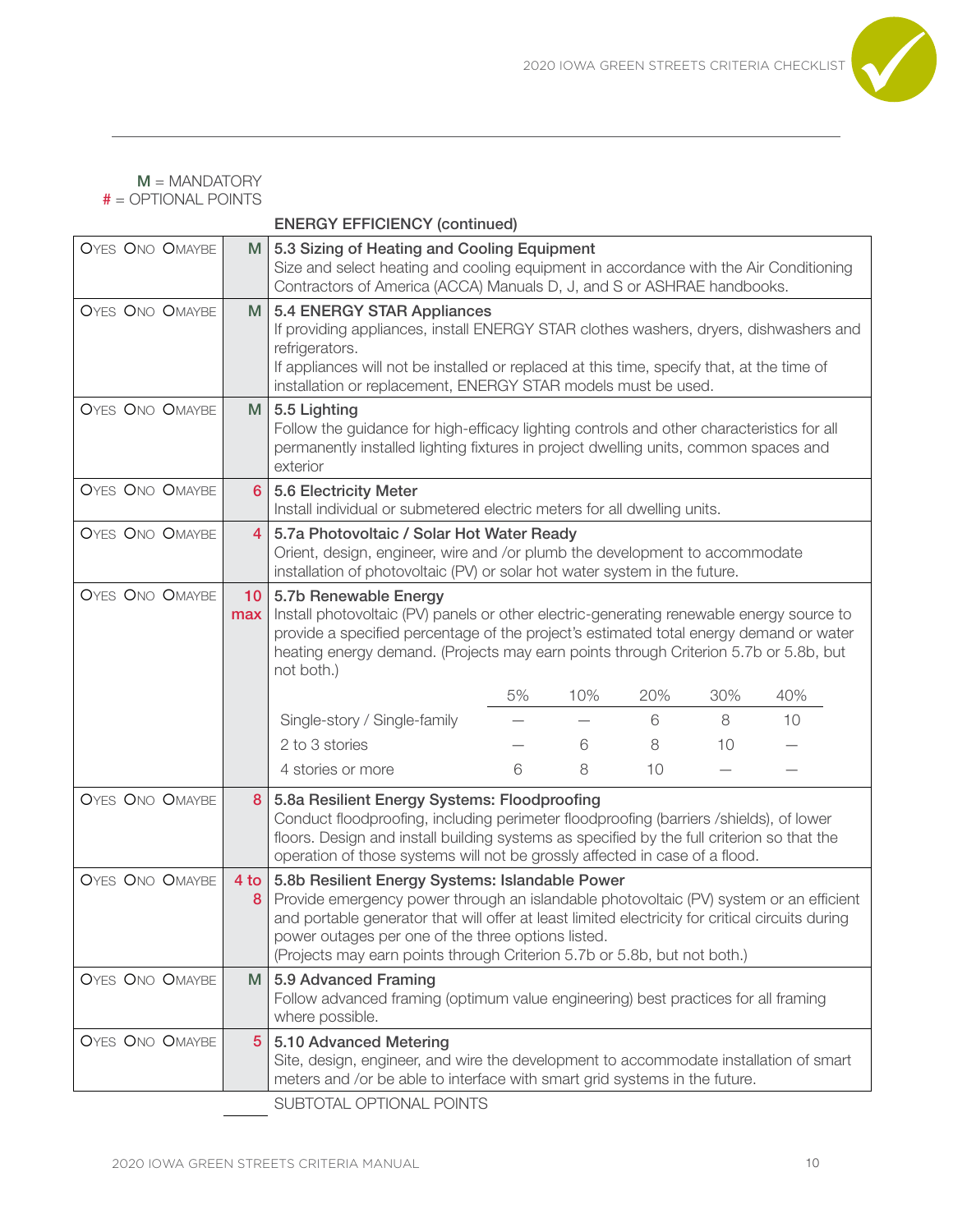

|                        |                       | <b>6. MATERIALS</b>                                                                                                                                                                                                                                                                                                                                                                                                                                                                                                                                                                                             |
|------------------------|-----------------------|-----------------------------------------------------------------------------------------------------------------------------------------------------------------------------------------------------------------------------------------------------------------------------------------------------------------------------------------------------------------------------------------------------------------------------------------------------------------------------------------------------------------------------------------------------------------------------------------------------------------|
| <b>OYES ONO OMAYBE</b> | M                     | 6.1 Low/ No VOC Paints, Coatings and Primers<br>All interior paints and primers must have VOC levels, in grams per liter, less than or<br>equal to the thresholds established by South Coast Air Quality Management District<br>(SCAQMD) Rule 1113.                                                                                                                                                                                                                                                                                                                                                             |
| <b>OYES ONO OMAYBE</b> | M.                    | 6.2 Low/ No VOC Adhesives and Sealants<br>All adhesives and sealants (including caulks) must have VOC levels, in grams per<br>liter, less than or equal to the thresholds established by the South Coast Air Quality<br>Management District Rule 1168.                                                                                                                                                                                                                                                                                                                                                          |
| <b>OYES ONO OMAYBE</b> | 3<br>max              | 6.3 Recycled Content Material<br>Incorporate building materials that are composed of at least 25% post-consumer<br>recycled content or at least 50% post-industrial recycled content. [1 point]<br>Building materials that make up at least 75% of their project component each receive 1<br>point.                                                                                                                                                                                                                                                                                                             |
| <b>OYES ONO OMAYBE</b> | $\overline{4}$<br>max | <b>6.4 Regional Materials</b><br>Use products that were extracted, processed and manufactured within 500 miles of the<br>project for a minimum of 50%, based on cost, of the building materials' value.<br>Select any or all of these options (each material can qualify for 1 point):<br>Framing materials                                                                                                                                                                                                                                                                                                     |
|                        |                       | Exterior materials (e.g., siding, masonry, roofing)<br>$\bullet$                                                                                                                                                                                                                                                                                                                                                                                                                                                                                                                                                |
|                        |                       | Flooring materials<br>$\bullet$                                                                                                                                                                                                                                                                                                                                                                                                                                                                                                                                                                                 |
|                        |                       | Concrete/cement and aggregate material<br>٠                                                                                                                                                                                                                                                                                                                                                                                                                                                                                                                                                                     |
|                        |                       | Drywall/interior sheathing materials                                                                                                                                                                                                                                                                                                                                                                                                                                                                                                                                                                            |
| <b>OYES ONO OMAYBE</b> | 1                     | 6.5 Certified, Salvaged and Engineered Wood Products<br>For at least 25% of all structural wood products, by cost or value, commit to using<br>either FSC-certified, salvaged products or engineered framing materials without urea<br>formaldehyde.                                                                                                                                                                                                                                                                                                                                                            |
| <b>OYES ONO OMAYBE</b> | M                     | 6.6 Composite Wood Products that Emit Low/No Formaldehyde<br>All composite wood products must be certified as compliant with California 93120<br>Phase 2 OR, if using a composite wood product that does not comply with California<br>93120 Phase 2, all exposed edges and sides must be sealed with low-VOC sealants,<br>per Criterion 6.2.                                                                                                                                                                                                                                                                   |
| <b>OYES ONO OMAYBE</b> | M                     | 6.7a Environmentally Preferable Flooring<br>Do not install carpets in building entryways, laundry rooms, bathrooms, kitchens/<br>kitchenettes, utility rooms or any rooms built on foundation slabs. Where installed,<br>all carpet products must meet the Carpet and Rug Institute's Green Label or Green<br>Label Plus certification for carpet, pad and carpet adhesives. Any hard surface flooring<br>products must be either ceramic tile or solid unfinished hardwood floors, or meet the<br>Scientific Certification System's FloorScore program criteria (including pre-finished<br>hardwood flooring). |
| OYES ONO OMAYBE        | 6                     | 6.7b Environmentally Preferable Flooring: Throughout Building<br>Use non-vinyl, non-carpet floor coverings throughout each building in the project.                                                                                                                                                                                                                                                                                                                                                                                                                                                             |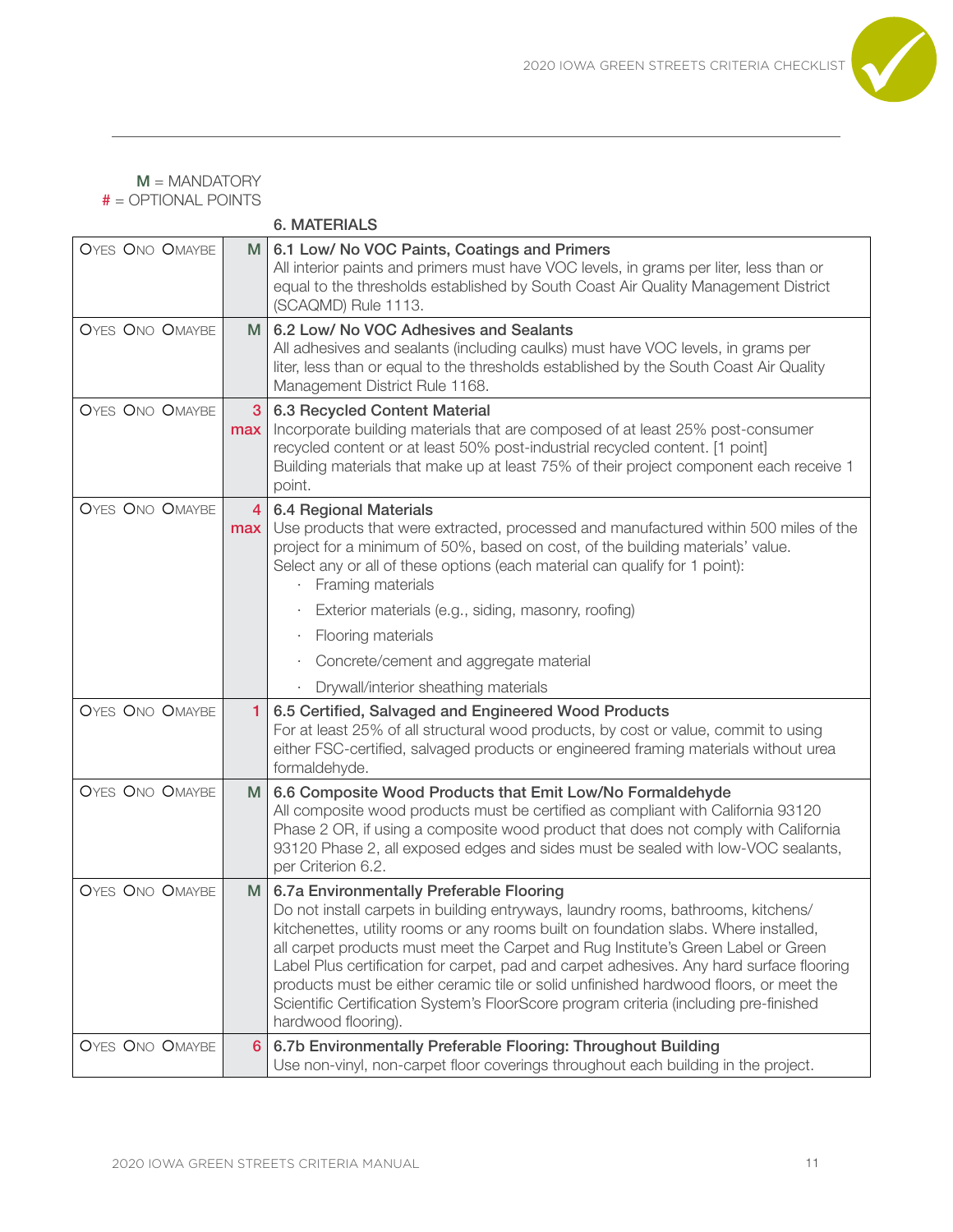

|                        |                    | <b>MATERIALS (continued)</b>                                                                                                                                                                                                                                                                                                                                                                                                                                                                                                                                                                                           |  |  |  |
|------------------------|--------------------|------------------------------------------------------------------------------------------------------------------------------------------------------------------------------------------------------------------------------------------------------------------------------------------------------------------------------------------------------------------------------------------------------------------------------------------------------------------------------------------------------------------------------------------------------------------------------------------------------------------------|--|--|--|
| <b>OYES ONO OMAYBE</b> | M                  | 6.8 Mold Prevention: Surfaces<br>Use materials that have durable, cleanable surfaces throughout bathrooms, kitchens<br>and laundry rooms. Materials installed in these rooms should not be prone to<br>deterioration due to moisture intrusion or encourage the growth of mold.                                                                                                                                                                                                                                                                                                                                        |  |  |  |
| <b>OYES ONO OMAYBE</b> | M                  | 6.9 Mold Prevention: Tub and Shower Enclosures<br>Use moisture-resistant backing materials such as cement board, fiber cement board or<br>equivalent per ASTM #D3273 behind tub/shower enclosures. Projects using a one-piece<br>fiberglass tub/shower enclosure are exempt from this requirement.                                                                                                                                                                                                                                                                                                                     |  |  |  |
| <b>OYES ONO OMAYBE</b> | 12<br>max          | 6.10 Asthmagen-Free materials<br>Do not install products that contain ingredients that are known to cause or trigger<br>asthma. Key products to avoid are:<br>Insulation: Do not use spray polyurethane foam (SPF) or formaldehyde-containing<br>fiberglass batts. [4 points]                                                                                                                                                                                                                                                                                                                                          |  |  |  |
|                        |                    | Flooring: Do not use flexible vinyl (PVC) roll or sheet flooring or carpet-backed with<br>vinyl with phthalates. Do not use fluid applied finish floors. [4 points]<br>Wall coverings: Do not use wallpaper made from vinyl (PVC) with phthalates or<br>site-applied high-performance coatings that are epoxy or polyurethane based.                                                                                                                                                                                                                                                                                   |  |  |  |
|                        |                    | [4 points]<br>Composite wood: Use only ULEF products for cabinetry, subflooring and other<br>interior composite wood uses. [4 points]                                                                                                                                                                                                                                                                                                                                                                                                                                                                                  |  |  |  |
| <b>OYES ONO OMAYBE</b> | 5 <sup>5</sup>     | 6.11 Reduced Heat-Island Effect: Roofing<br>Use an ENERGY STAR-certified roofing product for 100% of the roof area<br><b>OR</b>                                                                                                                                                                                                                                                                                                                                                                                                                                                                                        |  |  |  |
|                        |                    | install a "green" (vegetated) roof for at least 50% of the roof area and ENERGY STAR-<br>certified roofing product for the remainder of the roof area.                                                                                                                                                                                                                                                                                                                                                                                                                                                                 |  |  |  |
| <b>OYES ONO OMAYBE</b> | M<br>or $6$<br>max | 6.12 Construction Waste Management<br>Commit to following a waste management plan that reduces non-hazardous<br>construction and demolition waste through recycling, salvaging or diversion strategies<br>through one of the three options. Achieve optional points by going above and beyond<br>the requirement.                                                                                                                                                                                                                                                                                                      |  |  |  |
| <b>OYES ONO OMAYBE</b> | 3                  | 6.13 Recycling Storage<br>Provide separate bins for the collection of trash and recycling for each dwelling unit or<br>office and all shared and all shared community rooms (if applicable).<br>Additionally, in multifamily buildings, provide at least one easily accessible, permanent<br>and dedicated indoor area for the collection and storage of materials for recycling. In<br>single-family homes, points will be accrued only if curb-side recycling pickup is available.<br>Collected materials should include, at a minimum, paper, cardboard, glass, metals and<br>plastics.<br>SUBTOTAL OPTIONAL POINTS |  |  |  |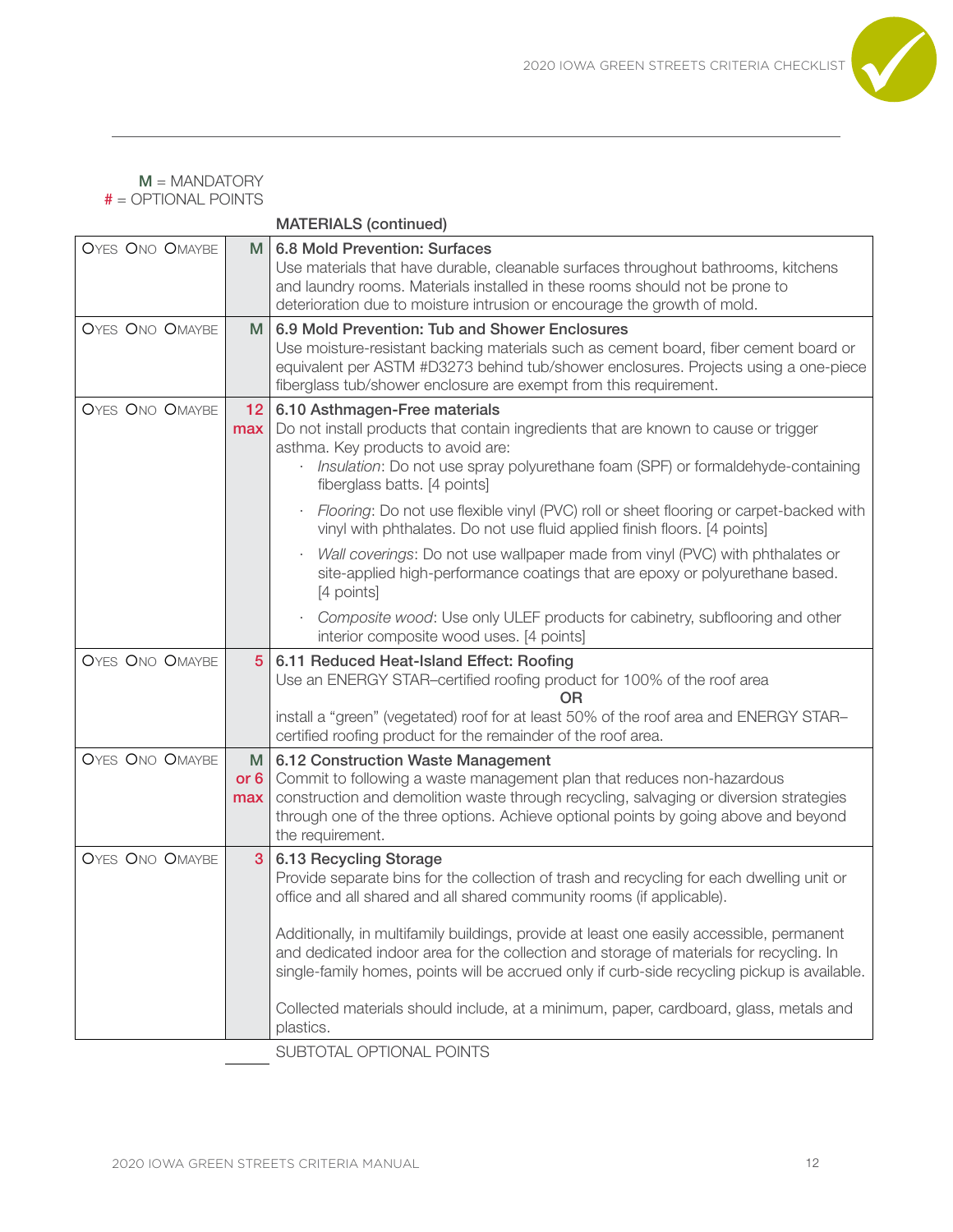

|                        |     | <b>7. HEALTHY LIVING ENVIRONMENT</b>                                                                                                                                                                                                                                                                                                                                                                                                                                                                                                                                                                                                                                                                                                                                                                                                                                                                                                                                                                                                                                                                                                                                                                                                        |
|------------------------|-----|---------------------------------------------------------------------------------------------------------------------------------------------------------------------------------------------------------------------------------------------------------------------------------------------------------------------------------------------------------------------------------------------------------------------------------------------------------------------------------------------------------------------------------------------------------------------------------------------------------------------------------------------------------------------------------------------------------------------------------------------------------------------------------------------------------------------------------------------------------------------------------------------------------------------------------------------------------------------------------------------------------------------------------------------------------------------------------------------------------------------------------------------------------------------------------------------------------------------------------------------|
|                        |     | 7.1 Ventilation                                                                                                                                                                                                                                                                                                                                                                                                                                                                                                                                                                                                                                                                                                                                                                                                                                                                                                                                                                                                                                                                                                                                                                                                                             |
| OYES ONO OMAYBE        | M   | New Construction and Substantial Rehab                                                                                                                                                                                                                                                                                                                                                                                                                                                                                                                                                                                                                                                                                                                                                                                                                                                                                                                                                                                                                                                                                                                                                                                                      |
| <b>OYES ONO OMAYBE</b> | 12  | <b>Moderate Rehab</b>                                                                                                                                                                                                                                                                                                                                                                                                                                                                                                                                                                                                                                                                                                                                                                                                                                                                                                                                                                                                                                                                                                                                                                                                                       |
|                        | max | <b>Residential Projects</b><br>For each dwelling unit, in full accordance with ASHRAE 62.2-2013, install a local<br>mechanical exhaust system in each bathroom [4 points], a local mechanical exhaust<br>system in each kitchen [4 points], and a whole-house mechanical ventilation system [4<br>points].<br>For each multifamily building of four stories and more, in full accordance with ASHRAE<br>62.1-2013, install a mechanical ventilation system for all hallways and common spaces<br>[3 points].<br>For all project types, in addition to the above requirements:<br>All systems and associated ductwork must be installed per manufacturer's<br>recommendations.<br>All individual bathroom fans must be ENERGY STAR labeled, wired to turn on with<br>the light switch or separate switch, and equipped with a humidistat sensor, timer<br>or other control (e.g., occupancy sensor, delay off switch, ventilation controller).<br>If using central ventilation systems with rooftop fans, each rooftop fan must be<br>direct-drive and variable-speed with speed controller mounted near the fan. Fans<br>with design CFM 300-2000 must also have an ECM motor.<br>Non-Residential Projects<br>Comply with ASHRAE 62.1-2013. |
| <b>OYES ONO OMAYBE</b> | M   | 7.2 Clothes Dryer Exhaust                                                                                                                                                                                                                                                                                                                                                                                                                                                                                                                                                                                                                                                                                                                                                                                                                                                                                                                                                                                                                                                                                                                                                                                                                   |
|                        |     | Clothes dryers must be exhausted directly to the outdoors using rigid-type ductwork<br>(except for condensing dryers, which must be plumbed to a drain).                                                                                                                                                                                                                                                                                                                                                                                                                                                                                                                                                                                                                                                                                                                                                                                                                                                                                                                                                                                                                                                                                    |
| <b>OYES ONO OMAYBE</b> | M   | 7.3 Combustion Equipment<br>For new construction and rehab projects, specify power-vented or direct vent equipment<br>when installing any new combustion appliance for space or water heating that will be<br>located within the conditioned space.<br>In Substantial and Moderate Rehabs, if there is any combustion equipment located<br>within the conditioned space for space or water heating that is not power-vented or<br>direct vent and that is not scheduled for replacement, conduct initial combustion safety<br>testing per the given guidelines.<br>Install one hard-wired carbon monoxide (CO) alarm with battery backup function for<br>each sleeping zone, placed per National Fire Protection Association (NFPA) 720.                                                                                                                                                                                                                                                                                                                                                                                                                                                                                                    |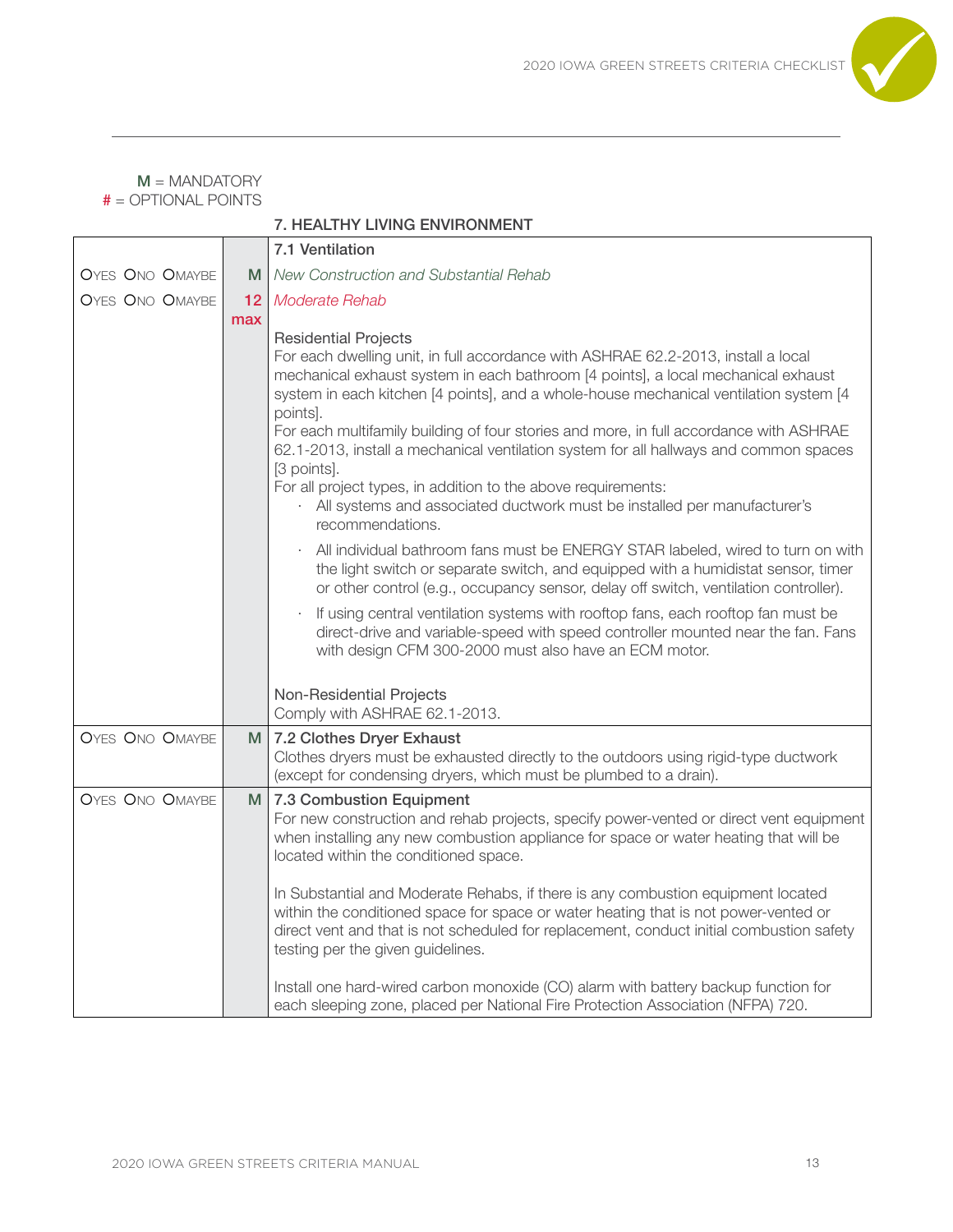

#### HEALTHY LIVING ENVIRONMENT (continued)

| <b>OYES ONO OMAYBE</b> | 11 | 9 or 7.4 Elimination of Combustion Within the Conditioned Space<br>No combustion equipment may be used for cooking (to include, but not limited to<br>ranges, cooktops, stoves, ovens) as part of the building project [9 points]<br>OR<br>no combustion equipment may be used as part of the building project [11 points].                         |
|------------------------|----|-----------------------------------------------------------------------------------------------------------------------------------------------------------------------------------------------------------------------------------------------------------------------------------------------------------------------------------------------------|
| <b>OYES ONO OMAYBE</b> | M  | 7.5 Vapor Retarder Strategies<br>Install vapor barriers that meet specified criteria appropriate for the foundation type.                                                                                                                                                                                                                           |
| <b>OYES ONO OMAYBE</b> | M  | 7.6 Water Drainage<br>(For all New Construction and those Rehab projects that include replacing<br>particular assemblies)<br>Provide drainage of water away from walls, windows and roofs by implementing the list<br>of techniques.                                                                                                                |
| <b>OYES ONO OMAYBE</b> | м  | 7.7 Mold Prevention: Water Heaters<br>Provide adequate drainage for water heaters that includes drains or catch pans with<br>drains piped to the exterior of the dwelling.                                                                                                                                                                          |
| <b>OYES ONO OMAYBE</b> | M  | 7.8 Radon Mitigation<br>Install passive radon-resistant features below the slab and a vertical vent pipe with<br>junction box within 10 feet of an electrical outlet in case an active system should prove<br>necessary in the future. For Substantial Rehab projects in EPA Zone 1, test and mitigate<br>per the specified protocols.              |
| <b>OYES ONO OMAYBE</b> | M  | 7.9 Garage Isolation<br>Provide a continuous air barrier between the conditioned space and any garage<br>space to prevent the migration of any contaminants into the occupied space.<br>Visually inspect common walls and ceilings between attached garages and living<br>spaces to ensure that they are air-sealed before insulation is installed. |
|                        |    | Do not install ductwork or air handling equipment in a garage.<br>$\bullet$                                                                                                                                                                                                                                                                         |
|                        |    | Fix all connecting doors between conditioned space and garage with gaskets or<br>$\bullet$<br>otherwise make substantially airtight with weather stripping.                                                                                                                                                                                         |
|                        |    | Install one hard-wired carbon monoxide (CO) alarm with battery backup function<br>for each sleeping zone of the project, placed per National Fire Protection<br>Association (NFPA) 720.                                                                                                                                                             |
| <b>OYES ONO OMAYBE</b> | M  | 7.10 Integrated Pest Management<br>Seal all wall, floor, and joint penetrations with low-VOC caulking or other appropriate<br>nontoxic sealing methods to prevent pest entry.                                                                                                                                                                       |
| <b>OYES ONO OMAYBE</b> | 9  | 7.11a Beyond ADA: Universal Design<br>(New Construction)<br>Design a minimum of 15% of the dwelling units (no fewer than one) in accordance with<br>ICC /ANSI A117.1, Type A, Fully Accessible guidelines. Design the remainder of the<br>ground-floor units and elevator-reachable units in accordance with ICC /ANSI A117.1,<br>Type B.           |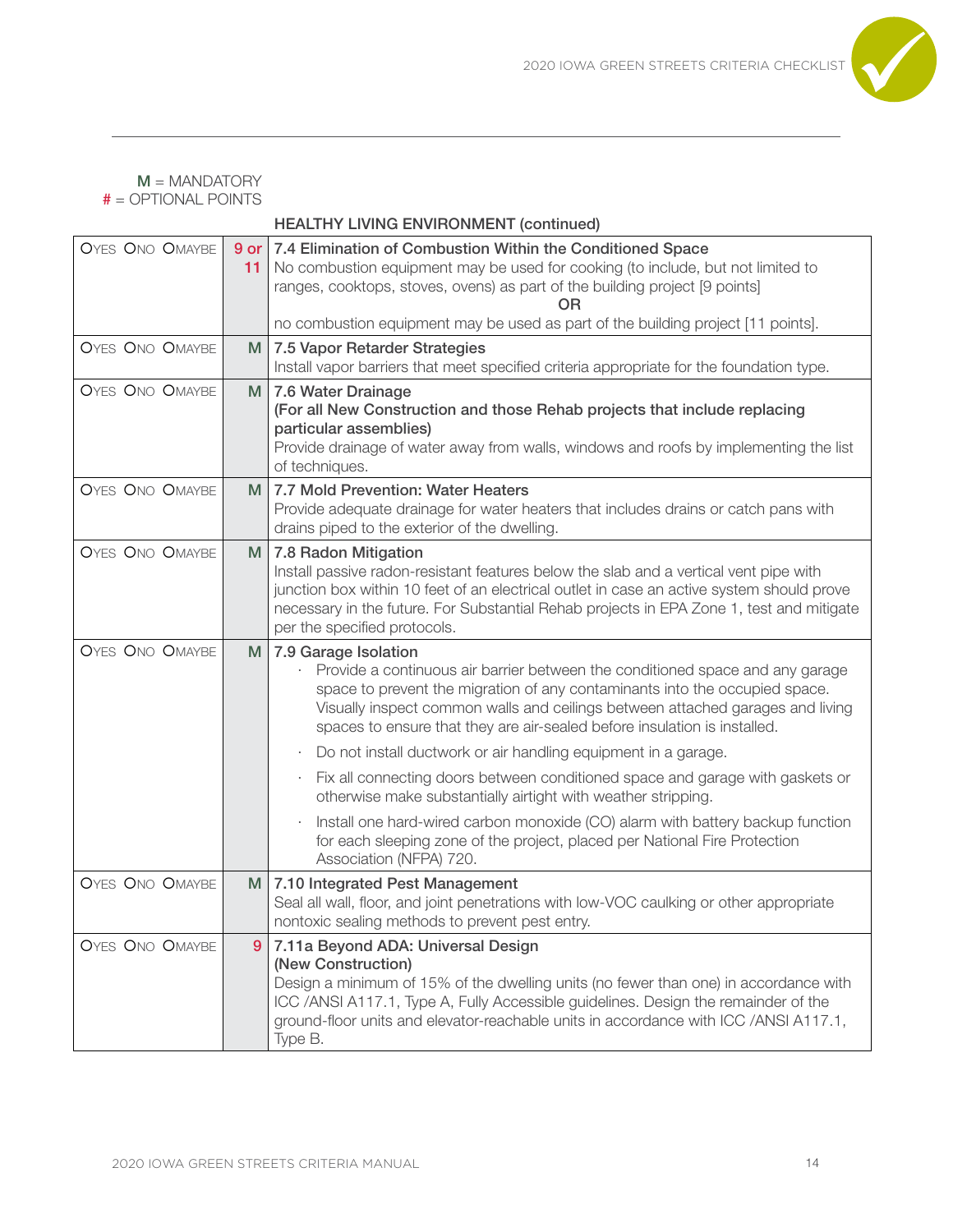

| <b>OYES ONO OMAYBE</b> | 9               | 7 or 7.11b Beyond ADA: Universal Design (Substantial and Moderate Rehab)<br>Design a minimum of 10% of the dwelling units (one, at minimum) in accordance with<br>ICC /ANSI A117.1, Type A, Fully Accessible guidelines. [7 points]<br>For an additional 2 points: Design the remainder of the ground-floor units and elevator-<br>reachable units with accessible unit entrances designed to accommodate people who<br>use a wheelchair.                                                                                                                                                                                                                                                                                             |
|------------------------|-----------------|---------------------------------------------------------------------------------------------------------------------------------------------------------------------------------------------------------------------------------------------------------------------------------------------------------------------------------------------------------------------------------------------------------------------------------------------------------------------------------------------------------------------------------------------------------------------------------------------------------------------------------------------------------------------------------------------------------------------------------------|
| <b>OYES ONO OMAYBE</b> | M               | 7.12 Active Design: Promoting Physical Activity Within the Building<br>Situate at least one building stairway per the criterion to encourage use<br>ΩR<br>emphasize at least one strategy inside the building designed to increase frequency and<br>duration of physical activity per the criterion.                                                                                                                                                                                                                                                                                                                                                                                                                                  |
| <b>OYES ONO OMAYBE</b> | 10              | 7.13 Active Design: Staircases and Building Circulation<br>A staircase must be accessible and visible from the main lobby as well as visible within<br>a 25-foot walking distance from any edge of lobby. Ensure that no turns or obstacles<br>prevent visibility of or accessibility to the qualifying staircase from the lobby, and that the<br>staircase is encountered before or at the same time as the elevators.<br>From the corridor, accessible staircases should be made visible by: Providing<br>transparent glazing of at least 10 square feet (1 square meter) at all stair doors or at<br>a side light OR providing magnetic door holds on all doors leading to the stairs OR<br>removing door enclosures / vestibules. |
| OYES ONO OMAYBE        | 9               | 7.14 Interior and Outdoor Activity Spaces for Children and Adults<br>Provide an on-site dedicated recreation space with exercise or play opportunities for<br>adults and /or children that is open and accessible to all residents; see criterion for<br>specifics.                                                                                                                                                                                                                                                                                                                                                                                                                                                                   |
| <b>OYES ONO OMAYBE</b> | 10 <sub>1</sub> | 7.15 Smoke-Free Building<br>Implement and enforce a no-smoking policy in all common and individual living areas,<br>and within a 25-foot perimeter around the exterior of all residential projects.<br>SUBTOTAL OPTIONAL POINTS                                                                                                                                                                                                                                                                                                                                                                                                                                                                                                       |